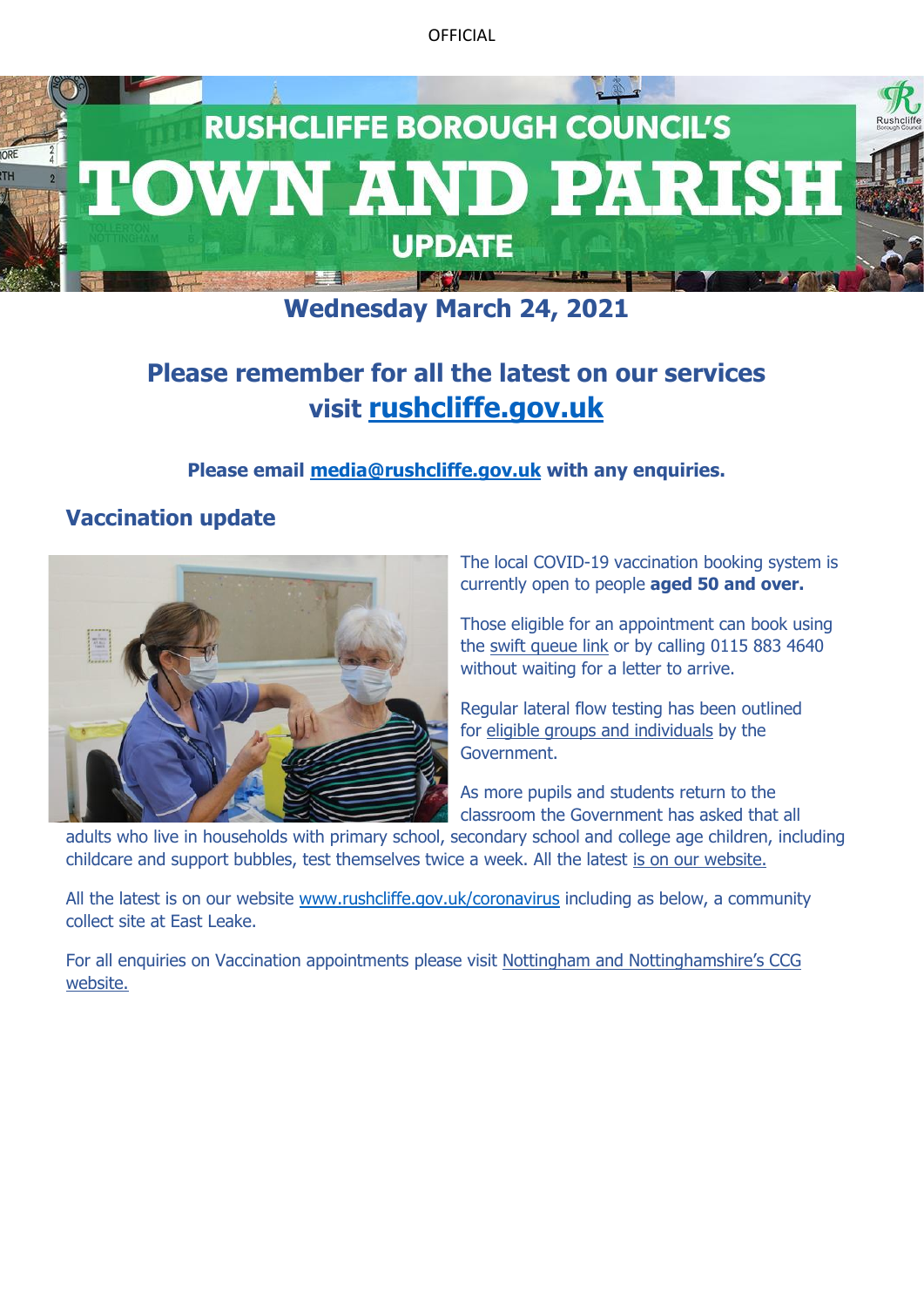## **Community Testing Site successfully established in Cotgrave**



A new rapid mobile community testing site successfully completed its first visit to Cotgrave over the weekend, providing local residents with easy, regular access to asymptomatic testing.

Located at Cotgrave Hub Car Park, next to the police station, it will visit every Wednesday and Saturday between 10am and 5.30pm.

The site completed over 50 tests on its first day and 18 requests for community collect home testing kits from parents, with ward councillors Cllr Leo Healy and Cllr Richard Butler visiting the facility at the weekend.

Around one in three people infected with Covid-19 show no symptoms at all and could potentially spread the disease without knowing it.

The new mobile sites give anyone the opportunity to get tested, including working aged residents, with no symptoms, who have to travel to work. No appointments are necessary at the testing site, visitors will simply be asked to register to get their results.

Please continue to encourage your constituents to take a regular COVID-19 test, a full list of asymptomatic test sites is available here: [https://bit.ly/3qIoIGo](https://gbr01.safelinks.protection.outlook.com/?url=https%3A%2F%2Flnks.gd%2Fl%2FeyJhbGciOiJIUzI1NiJ9.eyJidWxsZXRpbl9saW5rX2lkIjoxMDEsInVyaSI6ImJwMjpjbGljayIsImJ1bGxldGluX2lkIjoiMjAyMTAyMjguMzYwNzk1NDEiLCJ1cmwiOiJodHRwczovL2JpdC5seS8zcUlvSUdvIn0.ertcEgYJEvLvnAjgLBufyCZiKWMJzRX4EvC9zGwGui8%2Fs%2F1114424393%2Fbr%2F98459492956-l&data=04%7C01%7C%7C9b78c6d5f1aa45e78de408d8e572f1a3%7C0fb26f95b29d4825a41a86c75ea1246a%7C1%7C0%7C637511629131348007%7CUnknown%7CTWFpbGZsb3d8eyJWIjoiMC4wLjAwMDAiLCJQIjoiV2luMzIiLCJBTiI6Ik1haWwiLCJXVCI6Mn0%3D%7C1000&sdata=iDfm0OZxdCDCUD6deJu7cYXqTobZNPEIcFzDh6aOv90%3D&reserved=0)

Find out more about the site by visiting [www.rushcliffe.gov.uk/communitytesting](http://www.rushcliffe.gov.uk/communitytesting)

### **Rapid COVID-19 home tests available for collection in East Leake**



- Wednesday March 31, 9am to 3pm
- Thursday April 1, 9am to 3pm

Households with primary school, secondary school and college age children, including childcare and support bubbles can collect two free rapid COVID-19 tests per person, per week on selected days in East Leake from tomorrow, March 25.

A community collect station will be in place at Gotham Road car park in the village on the following dates:

- Thursday March 25, 9am to 3pm
- Friday March 26, 9am to 3pm

Further possible dates are being assessed and will be publicised once confirmed.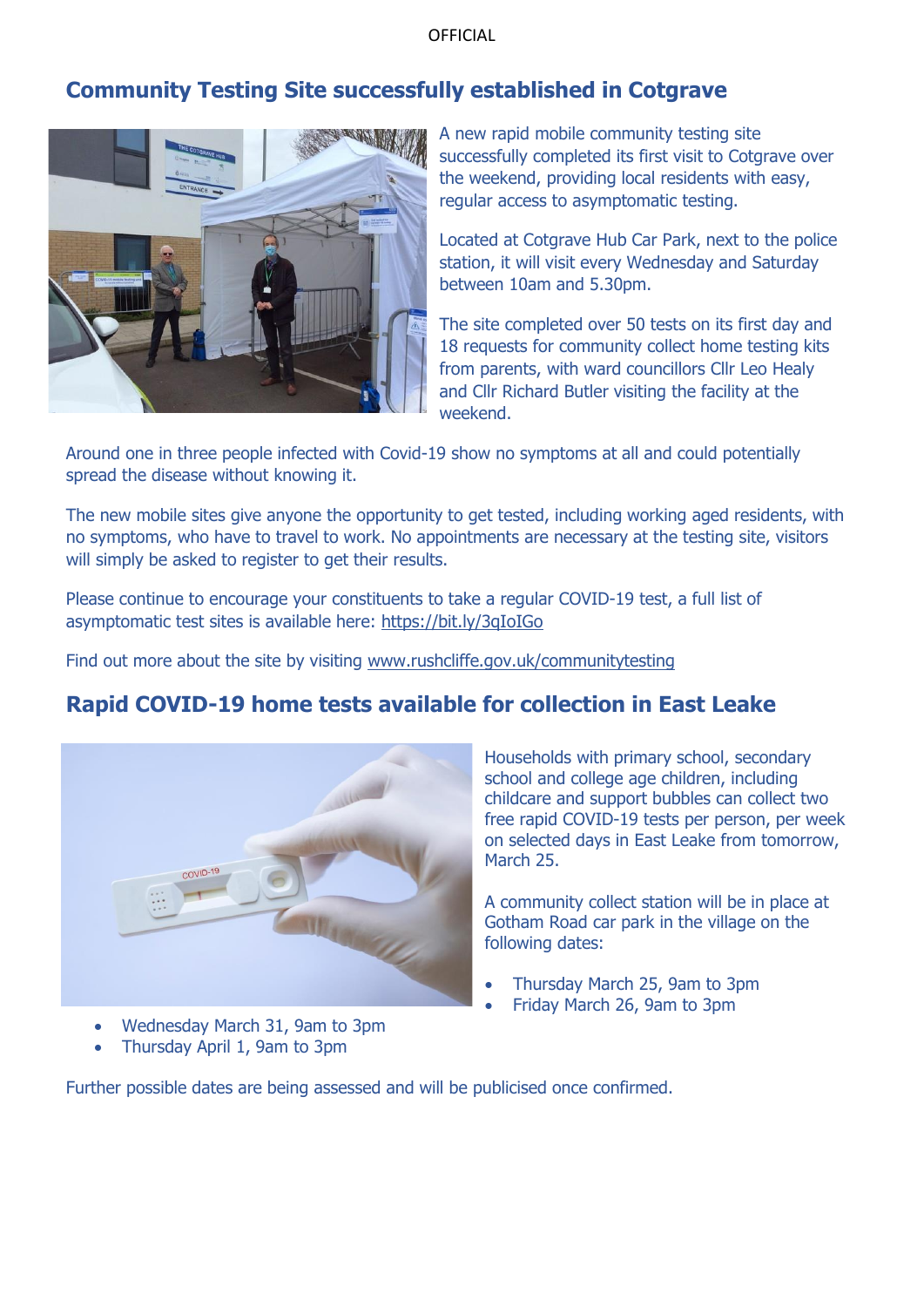### **Loud fireworks to be discontinued at our events**



the first local authorities to make such a decision.

Our Cabinet has agreed a recommendation to discontinue the use of loud fireworks at our events.

It was decided at their meeting on March 9 that all future events will look to replace the celebrations with quieter alternatives to protect pets and residents with disabilities from the potential noise pollution they can cause.

We are also set to encourage external event operators and households in the Borough to adopt a similar approach and we're among

Lower noise fireworks are an alternative for those looking to celebrate whilst also considering vulnerable members of their local community and are available from retailers.

Those affected by loud fireworks can include those with sensory processing disorders, hearing conditions, post-traumatic stress disorder and with respiratory conditions such as asthma, as well as pets, farm animals and wildlife.

Our Cabinet Portfolio Holder for Community and the Environment Cllr Abby Brennan said: "Whilst fireworks can be a fun and enjoyable way of marking special occasions for some, we also understand louder fireworks can cause concerns for residents and their pets.

"By being one of the first Councils to make this decision across the UK, we hope that many other local authorities and organisations follow suit.

"We would also encourage event operators in Rushcliffe to also look at possible alternatives at their events."

### **Reminder to complete Census**



A reminder that households across the Borough are now being asked to take part in Census 2021.

The once-in-a-decade survey gives us the most accurate estimate of all the people and households in England and Wales.

It is the first to be run predominantly online, with households receiving a letter in

the coming days with a unique access code, allowing them to complete the questionnaire on their computers, phones or tablets.

The data which will inform not only councils but central government, charities and businesses, when making decisions to put services and funding in the places where they are most needed in the borough. This could mean things like doctors' surgeries, schools and new transport routes.

It will include questions about your sex, age, work, health, education, household size and ethnicity.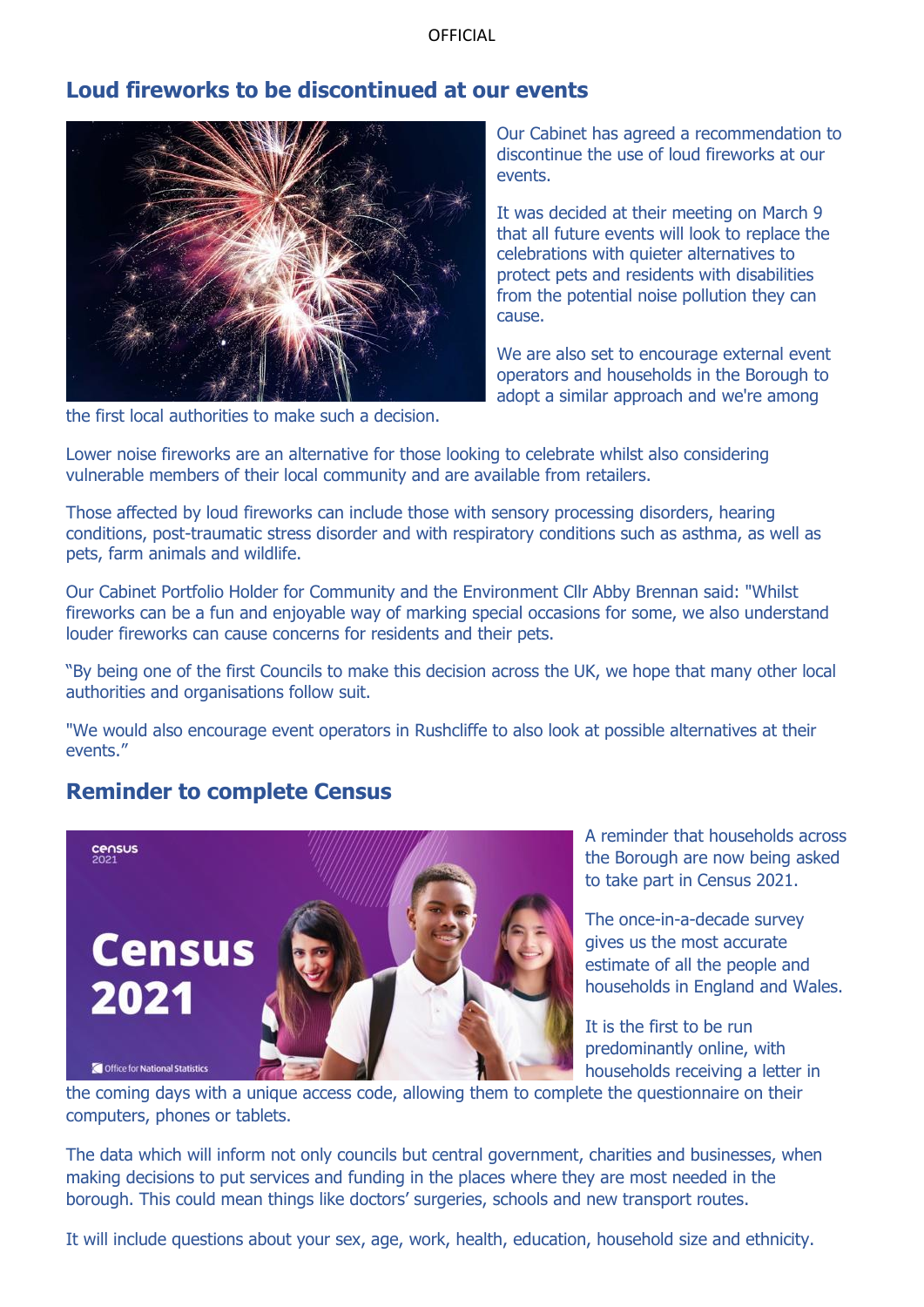For the first time, there will be a question asking people whether they have served in the armed forces, assisting our Armed Forces Covenant work, as well as voluntary questions for those aged 16 and over on sexual orientation and gender identity.

Results will be available within 12 months, although personal records will be locked away for 100 years, kept safe for future generations.

For more information, visit [census.gov.uk.](https://gbr01.safelinks.protection.outlook.com/?url=http%3A%2F%2Fcensus.gov.uk%2F&data=04%7C01%7C%7C08642f6969c34cf0afad08d8c209eaff%7C0fb26f95b29d4825a41a86c75ea1246a%7C1%7C0%7C637472695165967806%7CUnknown%7CTWFpbGZsb3d8eyJWIjoiMC4wLjAwMDAiLCJQIjoiV2luMzIiLCJBTiI6Ik1haWwiLCJXVCI6Mn0%3D%7C1000&sdata=AZ7v8ZNysYDEJKz%2FCwuVCgyD1RTgBusZ6drWNTVOH9Y%3D&reserved=0)

### **Register to vote before elections in May**



We're reminding residents to register to vote and ensure their voice is heard ahead of the upcoming Police and Crime Commissioner and County Council elections on Thursday May 6.

In order to vote in these important elections, residents must be on the electoral register. Therefore, we're encouraging anyone who has not registered at their current address to make sure they are registered in time.

The deadline to register to vote is midnight on

Monday, April 19.

This year, residents in Rushcliffe will go to the polls to vote in two different elections and will select:

- County Councillors, who represent their local area and residents, and contribute to the development of policies in areas such as transport, social care and children's services
- The Police and Crime Commissioner (PCC), who oversees your local police force and ensures they are prioritising what matters to you

Kath Marriott, our Deputy Returning Officer, said: "Make sure you can take part in these elections by registering to vote before the deadline.

"It's an opportunity to make your voice heard and have a say on who represents you on issues that directly affect day-to-day life here in Rushcliffe.

"If you're not registered by April 19, you won't be able to vote."

Ailsa Irvine, Director of Electoral Administration and Guidance at the Electoral Commission said: "You can't have your say in these important elections unless you are registered to vote. It's quick and easy – [it takes just five minutes to apply online](https://gov.uk/register-to-vote)

"If you have recently turned 18 or moved home, it is particularly important that you act to ensure that you are registered to vote.

"If you were registered to vote in the last election and your details have not changed, you don't need to take any action. If in doubt, you can check with your local authority on 0115 981 9911."

Voters have a range of options for casting their ballot – in person, by post or by appointing someone they trust to vote in their place, known as a proxy vote. For those who choose to vote in person, polling stations will be safe places to vote on May 6.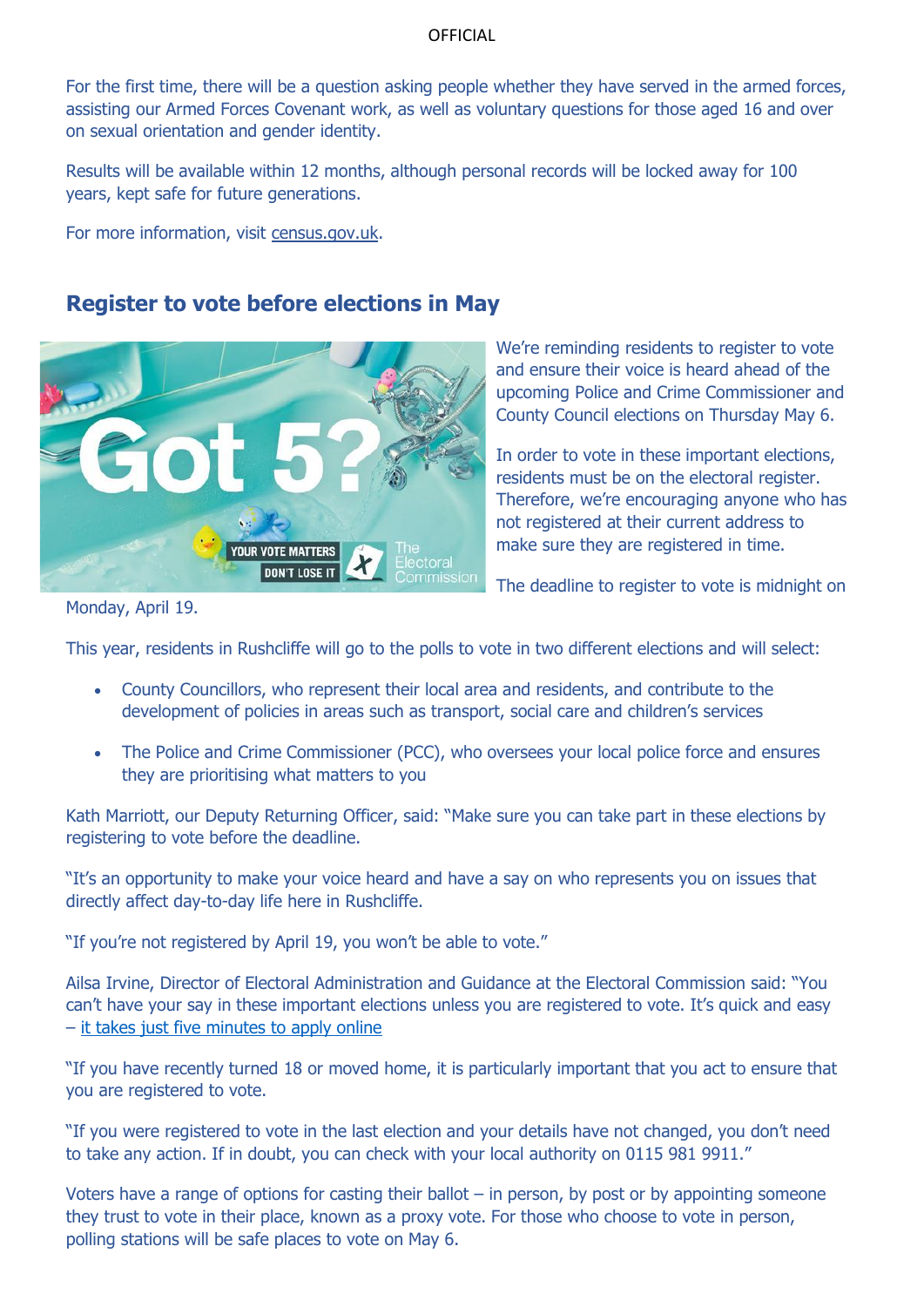The deadline to apply for a postal vote is 5pm on April 20, and for a proxy vote the deadline is 5pm on April 27.

For information on elections in their area, how to register to vote, or how to apply to vote by post or by proxy, [voters can visit the Electoral Commission website.](https://www.electoralcommission.org.uk/voter) This page will continue to be updated ahead of the polls.

## **£20,000 funding boost for Armed Forces Project**



Alongside Charnwood and Melton Borough Councils, we have successfully bid for £20,000 from the Armed Forces Covenant Fund to support vulnerable veterans in our areas.

We'll use the funding boost to increase our understanding of issues faced by military personnel in each respective geographical area and to also improve the level of support available.

Our partnership was awarded the Gold Award from the Armed Forces Covenant [Ministry of Defence Employer](https://www.gov.uk/government/groups/defence-relationship-management) 

[Recognition Scheme](https://www.gov.uk/government/groups/defence-relationship-management) last year, acknowledging our awareness of the variety of transferable skills reservists, veterans and current personnel can bring to the civilian workplace.

The new project is set to support veterans to reduce isolation and promote integration into society and promote post-COVID-19 recovery in Armed Forces communities at risk of social isolation.

Former members of the Armed Forces that will require care support, those that are part of the LGBTQ+ community and those living in rural locations are also set to be the focus of the project's work.

Teams from each Council will look to work with care companies and agencies to identify and support veterans by linking them to charities and other Armed Forces services to improve the lives of the most vulnerable.

Our Cabinet Portfolio Holder for Community and The Environment and Covenant Champion Cllr Abby Brennan met with Bingham Royal British Legion member and RAF Veteran Bart Luckhurst (pictured above) to chat further about the scheme.

Cllr Brennan said: "It is brilliant to receive this funding towards a project that will provide vital support to vulnerable veterans in Rushcliffe.

"We are incredibly keen to offer as much support as possible to those who are serving or who have served in our Armed Forces.

"These funds will allow us to continue to do everything we can to support those with a military background and to explore further ways we can assist hard-to-reach veterans and their families with the support they may require."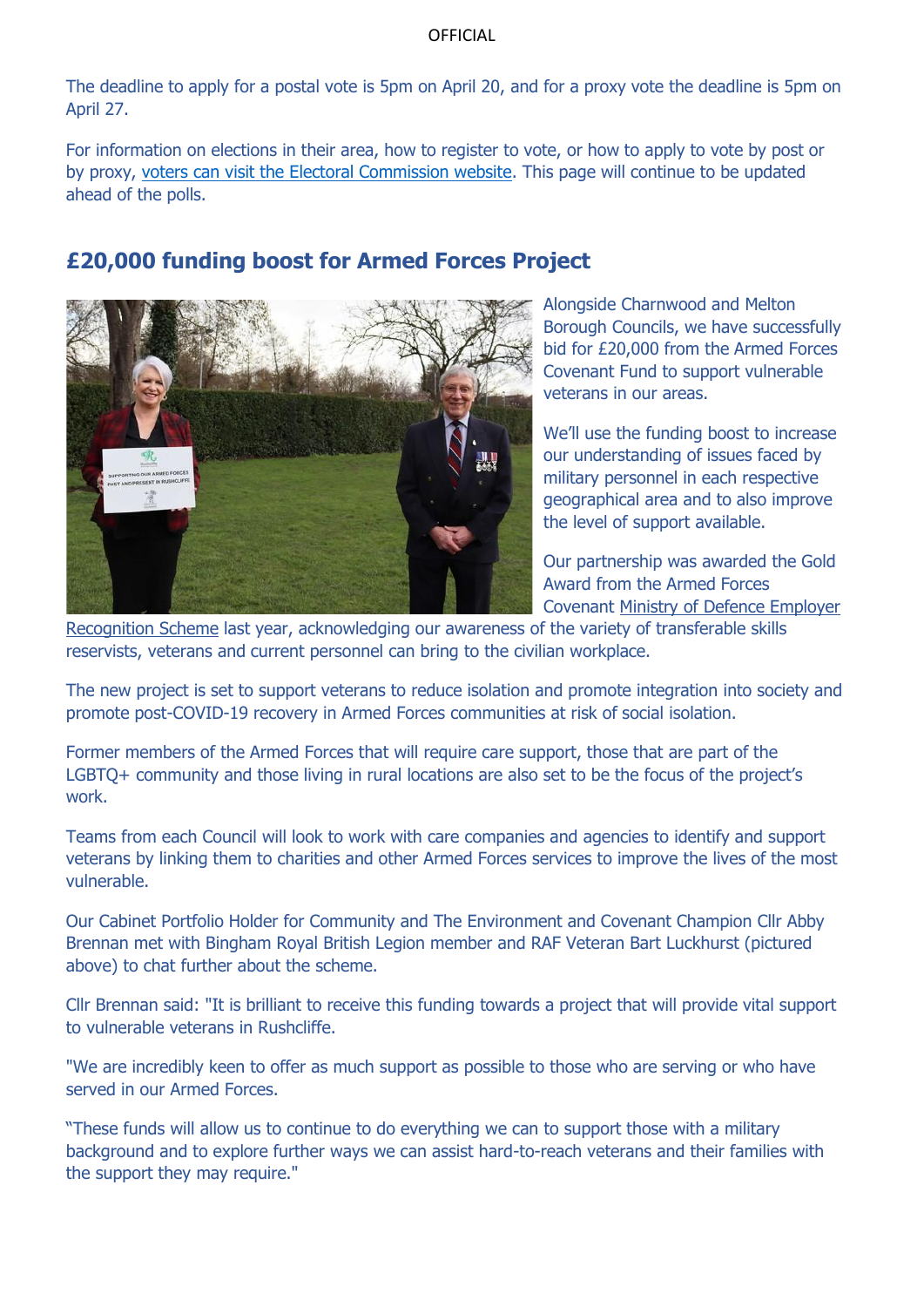### **Electric car parking space work continues**



Eight bays and the walkway at Walkers' Yard car park in Radcliffe on Trent are currently unavailable as we start work to adapt them to green, flexible electric car parking spaces.

The remainder of the car park remains accessible and we hope to reopen the spaces and walkway by Saturday, March 27.

# **Power station sites 'in the running' as potential fusion energy plant nomination**



Our Cabinet passed a recommendation on March 9 to endorse an expression of interest for STEP at the Ratcliffe on Soar Power Station site.

It is one of several sites being put forward in the East Midlands to the STEP programme that sees two existing coal-fired power station sites included as part of a national search to find potential sites to design and build what is hoped to be the world's first

prototype fusion plant by 2040.

The proposal complements other opportunities being progressed for the redevelopment of the site, including the proposals for a Development Corporation and the recently submitted Freeport bid.

The ambitious Government project - Spherical Tokamak for Energy Production - known as STEP, is the first but important stage in the UK's bid to be the first country in the world to commercialise fusion energy, which is expected to generate clean energy to meet future needs.

Fusion offers a virtually limitless source of clean electricity by copying the processes that power the sun.

Part of the site at Ratcliffe-on-Soar power station and West Burton A, based near Retford, look likely to fit the criteria set by UK Atomic Energy Authority (UKAEA) for the first stage of the site nomination process which is due to close on March 31. This includes capacity to provide sufficient land for the project's construction.

Both sites could be put forward as Nottinghamshire's nominations for potential sites.

The County Council is coordinating this nomination process for the county working with several partners, including the landowners of these sites.

A Uniper spokesperson said: "Uniper, in conjunction with local stakeholders, including Nottinghamshire County Council, is at the early stages of exploring options to submit part of its Ratcliffe on Soar site to be considered as a possible location for a fusion power station in the next decade or two, as part of the government's Spherical Tokamak for Energy Production (STEP)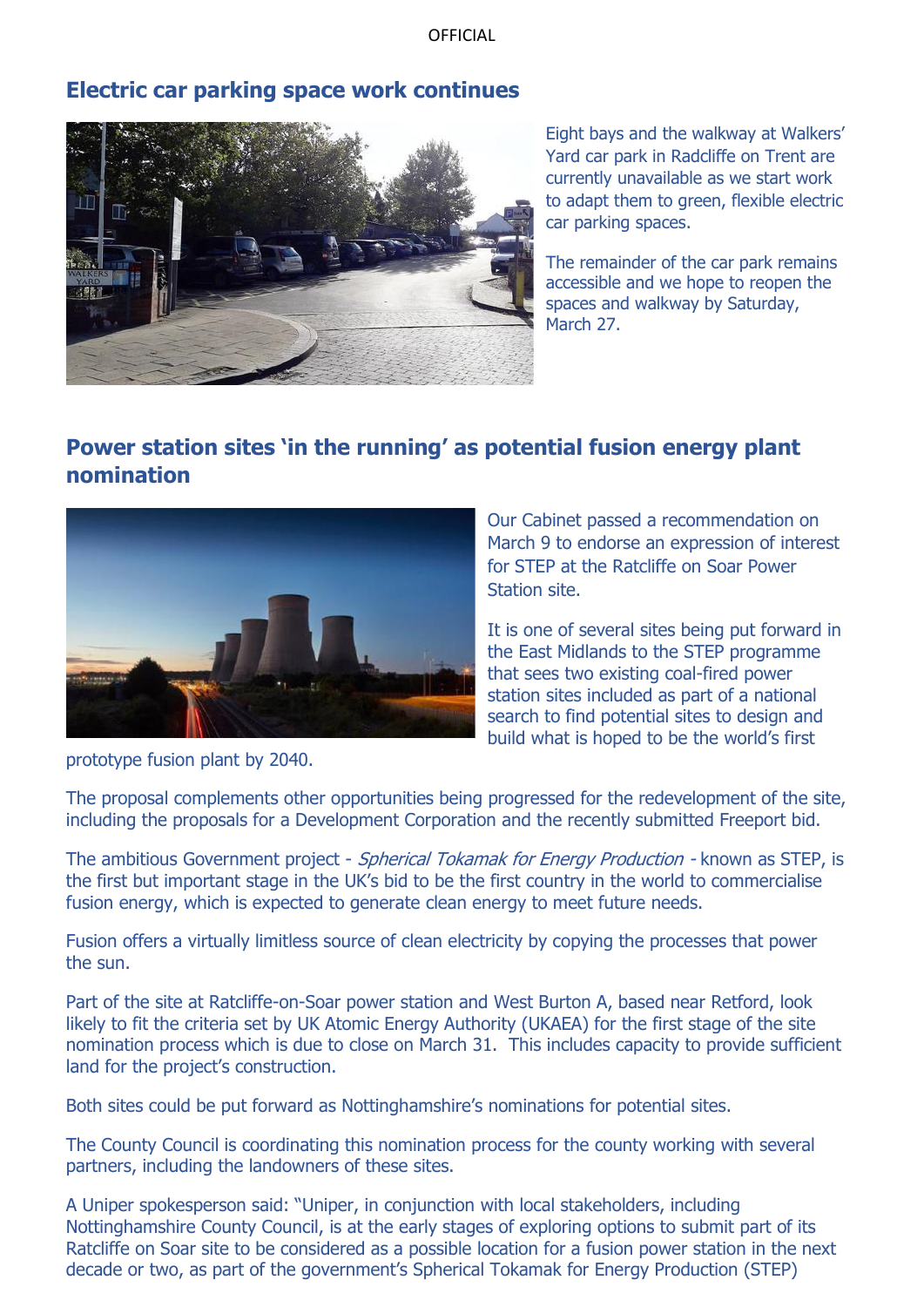programme. This project is one of a range of options being considered for development of the site."

# **East Leake student nurse publishes children's poetry book**



A student nurse from East Leake has turned her talents to poetry and published a short book for children.

Jenny Carey's passion for poetry began after one of her many placements as a student nurse, where she wrote the ward a short poem to thank them for their support. It proved a huge hit with the matron and Jenny hasn't stopped since!

Jenny (pictured above with her book) is

keen to reach more people with her poetry and is hoping to sell further books as events like fairs and local markets resume post-lockdown.

If you'd like to purchase a copy of Jenny's book and support her efforts, please email [jenny.carey1@ntlworld.com](mailto:jenny.carey1@ntlworld.com)

The book costs £12, with a £2 charge for postage.

# **Steps for staying safe at Rushcliffe parks, open spaces and play areas**



We're encouraging residents visiting our parks, open spaces and play areas to follow some simple steps to ensure they enjoy a safe trip with their household.

As spring weather arrives, it is anticipated many sites including Rushcliffe Country Park and Bridgford Park will remain very popular, with more people looking to explore the great outdoors during their leisure time.

That's why we're asking residents to observe the following steps for staying safe, to ensure everyone can enjoy

visiting the locations.

- Follow the on-site signage and remember to socially distance from others at all times
- Wash your hands before and immediately after visiting
- Only one parent or support bubble member should accompany a child at any play area
- No one should visit a site if they feel unwell
- Consider returning at a quieter time should you arrive to find parks or facilities already busy